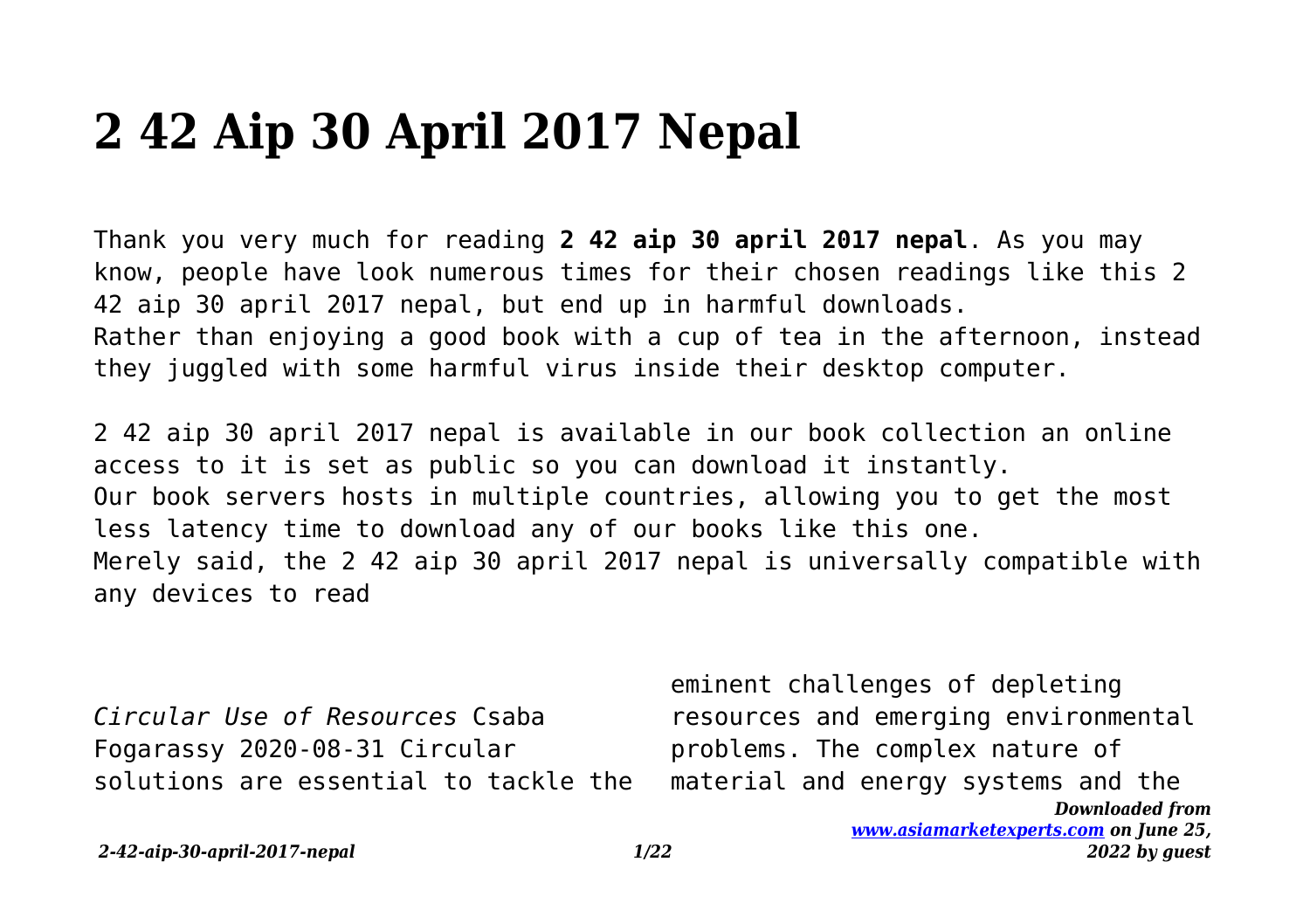changing of economic and technological conditions differ among countries and, therefore, lead to the application of vastly different practices in developed and rapidly developing countries of the world. A wide variety of theoretical approaches can be used to facilitate a shift from the linear use of resources to circular systems, e.g., circular product planning, life cycle planning, sharing and platform economy, refurbishing, and remanufacturing, to name but a few. The introduction and examination of circular solutions can be based on theoretical models in order to guarantee ensure successful application. Successful application of innovative technology approaches, business solutions, and organizational development can be

facilitated through theoretical models and new scientific results that support innovation processes. This Special Issue reprint focuses on sustainable and innovative methods which help and enable the proper use and recovery of resources. We present a collection of research papers, reviews, research reports, and case studies that introduce or discuss circular solutions for the sustainable use of resources. **Renewable Power Generation Costs in 2019** International Renewable Energy Agency IRENA 2020-06-01 IRENA's latest global cost study shows solar and wind power reaching new price lows. The report highlights cost trends for all major renewable electricity sources. Handbook of Climate Change Communication: Vol. 1 Walter Leal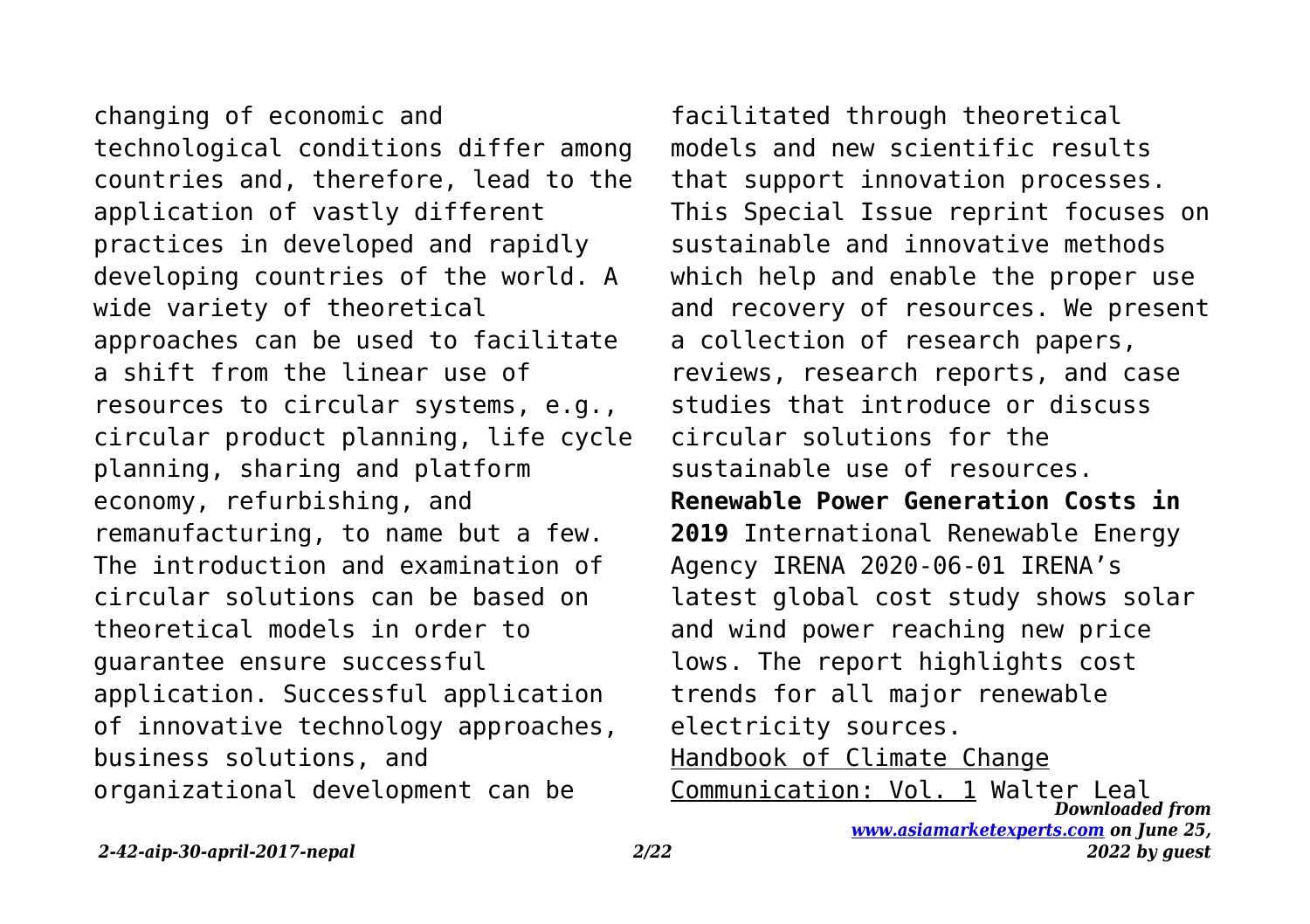Filho 2017-12-29 This comprehensive handbook provides a unique overview of the theory, methodologies and best practices in climate change communication from around the world. It fosters the exchange of information, ideas and experience gained in the execution of successful projects and initiatives, and discusses novel methodological approaches aimed at promoting a better understanding of climate change adaptation. Addressing a gap in the literature on climate change communication and pursuing an integrated approach, the handbook documents and disseminates the wealth of experience currently available in this field. Volume 1 of the handbook provides a unique description of the theoretical basis and of some of the key facts and phenomena which help in

*Downloaded from* achieving a better understanding of the basis of climate change communication, providing an essential basis for successful initiatives in this complex field. *Competitiveness in South East Europe 2021* 2021 The future sustainable economic development and well-being of citizens in South East Europe depend on greater economic competitiveness. Reinforcing the region's economic potential in a post-COVID-19 context requires a holistic, inclusive and growthoriented approach to policy making. Against the backdrop of enhanced European Union (EU) accession prospects and a drive towards deeper regional integration, the governments of the six Western Balkan (WB6) economies have demonstrated a renewed commitment to enacting policy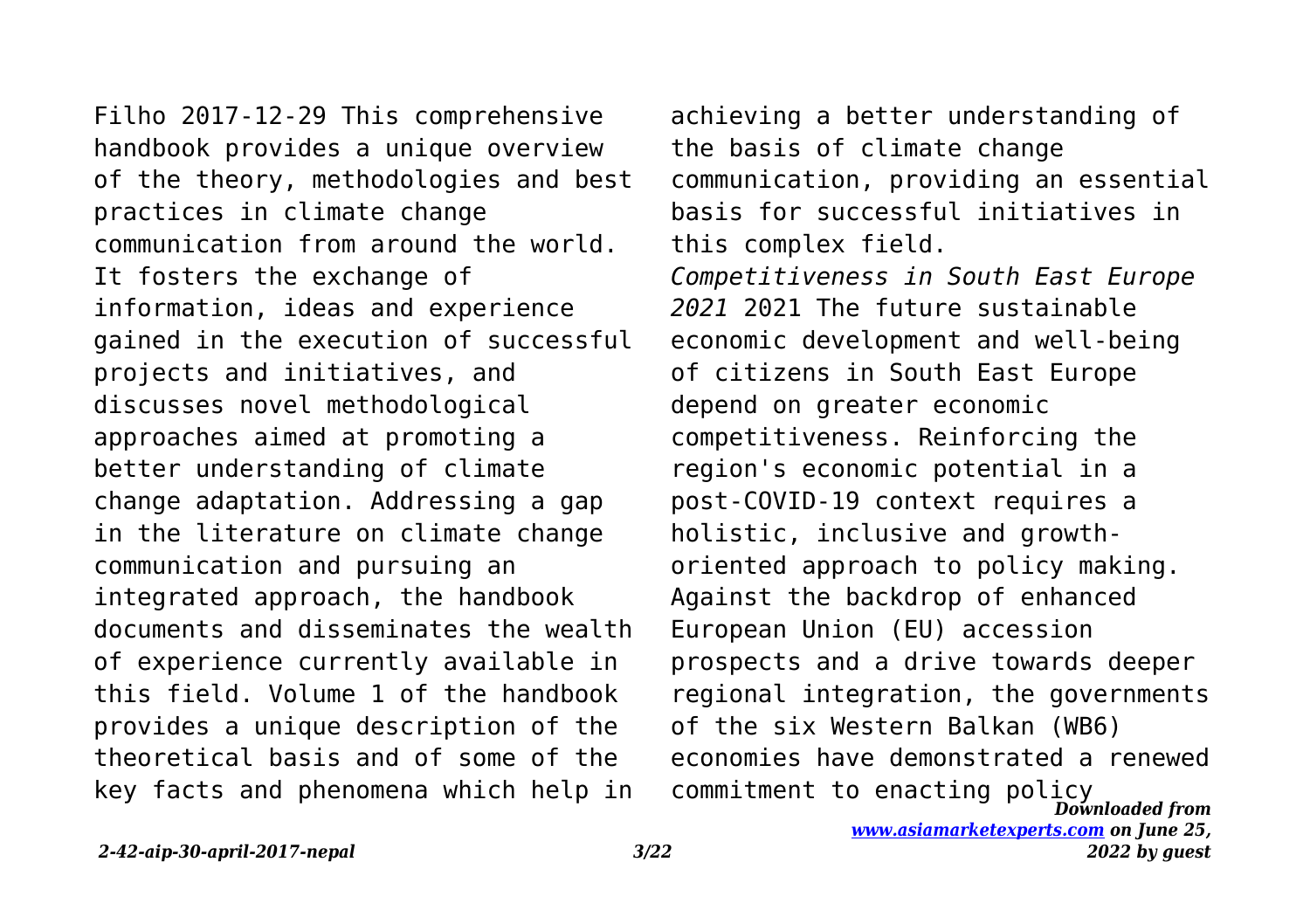reforms. The third edition of Competitiveness in South East Europe: A Policy Outlook comprehensively assesses policy reforms in the WB6 economies across 16 policy dimensions crucial to their competitiveness. It leverages a highly participatory assessment process, which brought together the views of OECD experts, WB6 policy makers and local nongovernmental stakeholders to create a balanced and realistic depiction of their performance. The report seeks to provide WB6 policy makers with a multi-dimensional benchmarking tool, enabling them to compare performance against regional peers as well as OECD good practices, and to design future policies based on rich evidence and actionable policy recommendations. Economy-specific profiles complement the regional

*Downloaded from* assessment for the first time in this edition of Competitiveness in South East Europe: A Policy Outlook, and provide each WB6 economy with an indepth analysis of their competitive potential as well as policy recommendations tailored to their specific challenges to inform their structural economic reforms and sustainable development agenda. **Climate Change Signals and Response** Chandra Venkataraman 2018-07-06 This book provides a synthesis of research findings, in terms of strategic knowledge outcomes regarding emergence of recent regional climate signals, implications for impacts assessment, and mitigation and adaptation response, relevant in the Indian context. The first part discusses evidence of climate change and its underlying scientific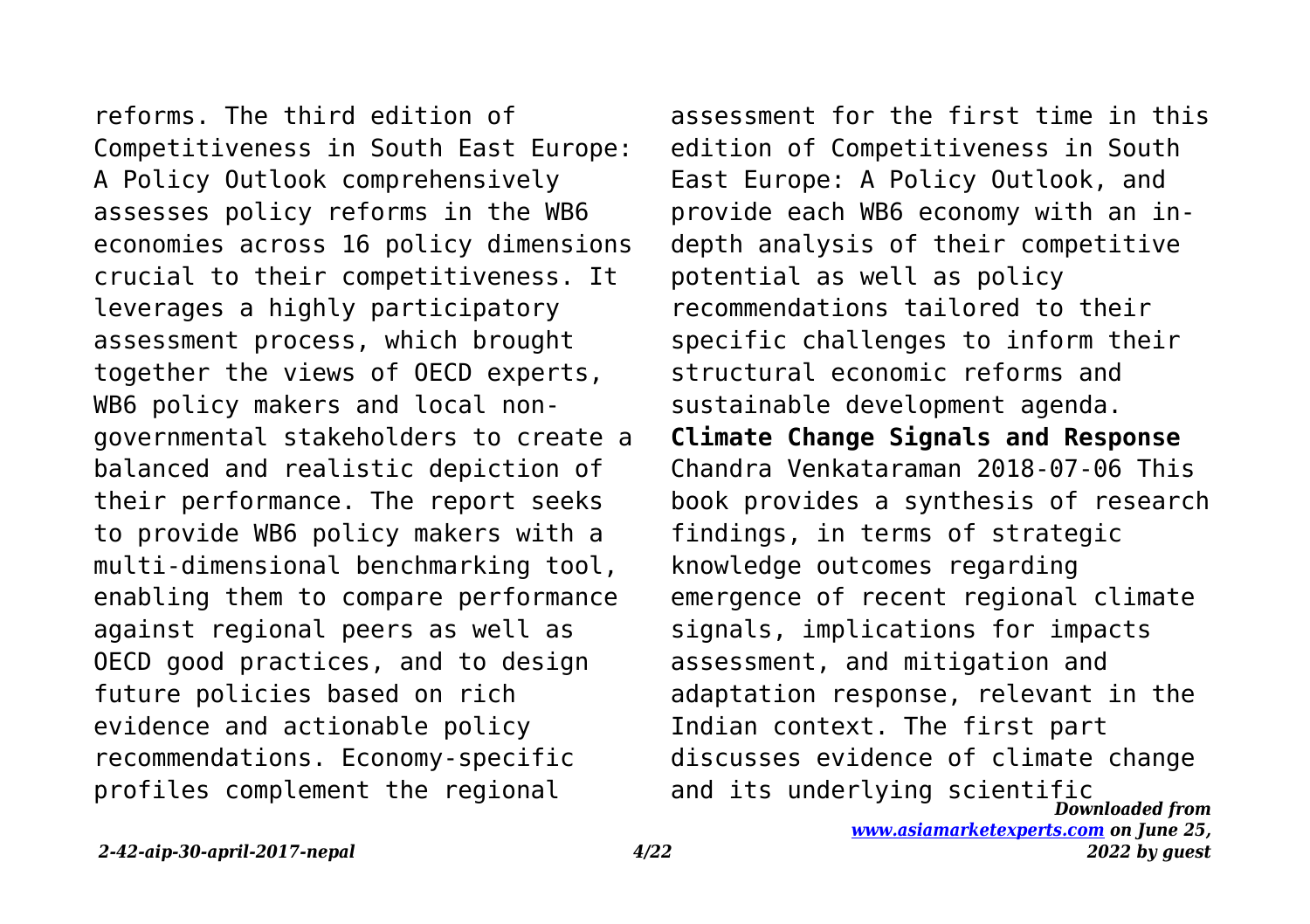processes across India, chiefly focusing on impacts that are already visible and attributable to anthropogenic activities. The latter part deals with the responses to climate change, highlighting the mitigation and adaptation strategies in various sectors and communities. The book presents a concise interpretation, distilling practical recommendations and policy prescriptions at national and subnational levels. It serves as a reference point for understanding scientific advances and persisting uncertainty, future vulnerability and response capacity of interlinked human and natural systems, pertaining to India. It is an excellent resource for policy makers and industry watchers in addition to the research fraternity.

## **U.S. Navy Program Guide - 2017**

*Downloaded from* Department Of the Navy 2019-03-12 The U.S. Navy is ready to execute the Nation's tasks at sea, from prompt and sustained combat operations to every-day forward-presence, diplomacy and relief efforts. We operate worldwide, in space, cyberspace, and throughout the maritime domain. The United States is and will remain a maritime nation, and our security and prosperity are inextricably linked to our ability to operate naval forces on, under and above the seas and oceans of the world. To that end, the Navy executes programs that enable our Sailors, Marines, civilians, and forces to meet existing and emerging challenges at sea with confidence. Six priorities guide today's planning, programming, and budgeting decisions: (1) maintain a credible,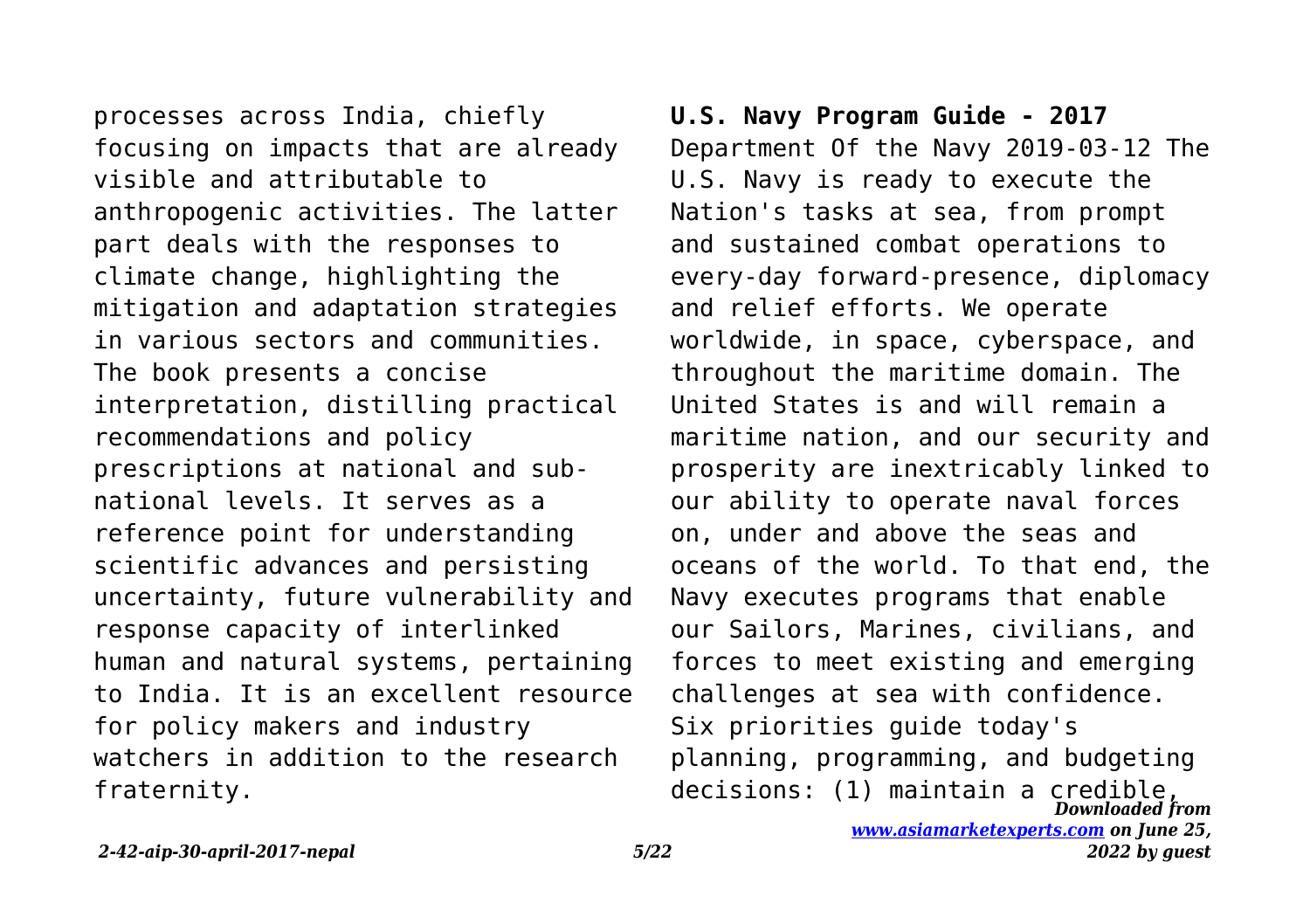modern, and survivable sea based strategic deterrent; (2) sustain forward presence, distributed globally in places that matter; (3) develop the capability and capacity to win decisively; (4) focus on critical afloat and ashore readiness to ensure the Navy is adequately funded and ready; (5) enhance the Navy's asymmetric capabilities in the physical domains as well as in cyberspace and the electromagnetic spectrum; and (6) sustain a relevant industrial base, particularly in shipbuilding.

The Indian Ocean Region Anthony H. Cordesman 2014-09-11 The Indian Ocean Region (IOR) is one of the most areas of the world in human terms. This study provides a comprehensive overview of the subregions and countries in the IOR, drawing heavily on a new country risk assessment model developed by Abdullah Toukan, a senior associate with the Burke Chair at CSIS.

*Downloaded from* Emerging Technologies in Data Mining and Information Security Aboul Ella Hassanien 2021-05-04 This book features research papers presented at the International Conference on Emerging Technologies in Data Mining and Information Security (IEMIS 2020) held at the University of Engineering & Management, Kolkata, India, during July 2020. The book is organized in three volumes and includes highquality research work by academicians and industrial experts in the field of computing and communication, including full-length papers, research-in-progress papers and case studies related to all the areas of data mining, machine learning,

*[www.asiamarketexperts.com](https://www.asiamarketexperts.com) on June 25, 2022 by guest*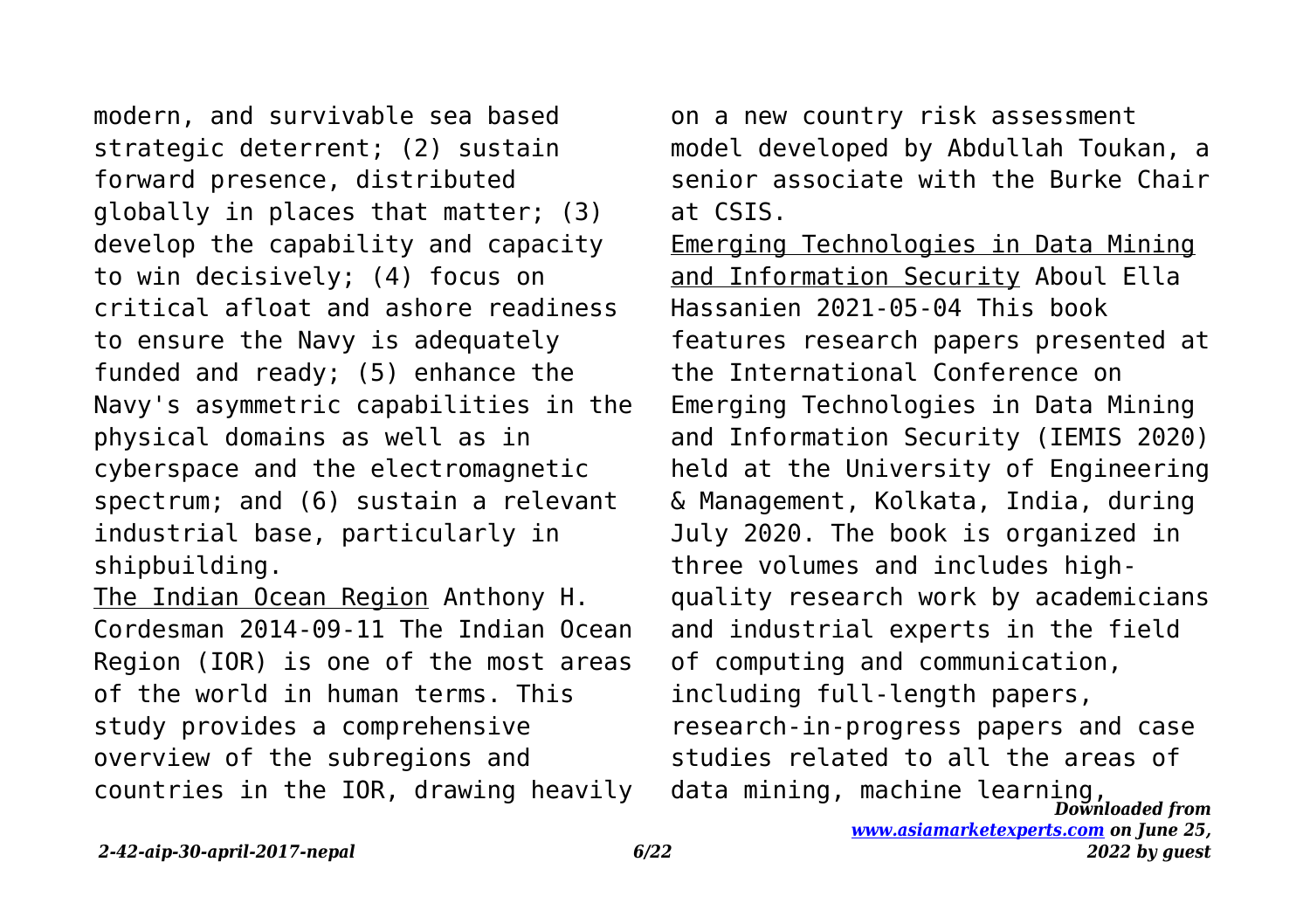Internet of things (IoT) and information security. Advances in Visual Informatics Halimah Badioze Zaman 2017-11-13 This book constitutes the refereed proceedings of the 5th International Conference on Advances in Visual Informatics, IVIC 2017, held in Bangi, Malaysia, in November 2017. The keynote and 72 papers presented were carefully reviewed and selected from 130 submissions. The papers are organized in the following topics: Visualization and Data Driven Technology; Engineering and Data Driven Innovation; Data Driven Societal Well-being and Applications; and Data Driven Cyber Security. **Ship Simulator and Bridge Teamwork** 2002 First published: IMO, 1991. Sustainable Directions in Tourism Tomás F. Espino-Rodríguez 2019-11-21

*Downloaded from* Within the framework of tourism companies and tourist destinations, the question of sustainability is gaining importance. Tourists are increasingly aware of the importance of sustainability criteria, awarding greater value to sustainable destinations. Sustainability refers to a wide range of aspects related to climate change, the economic organization of tourism, social values or questions, job creation, and the necessary protection of the culture of destinations and the environment. Therefore, there is a need for studies that consider these aspects in order to achieve the sustainable development of tourist destinations. Fundamental to this is discovering to what degree tourism companies and destinations approach these questions in the strategies

```
www.asiamarketexperts.com on June 25,
            2022 by guest
```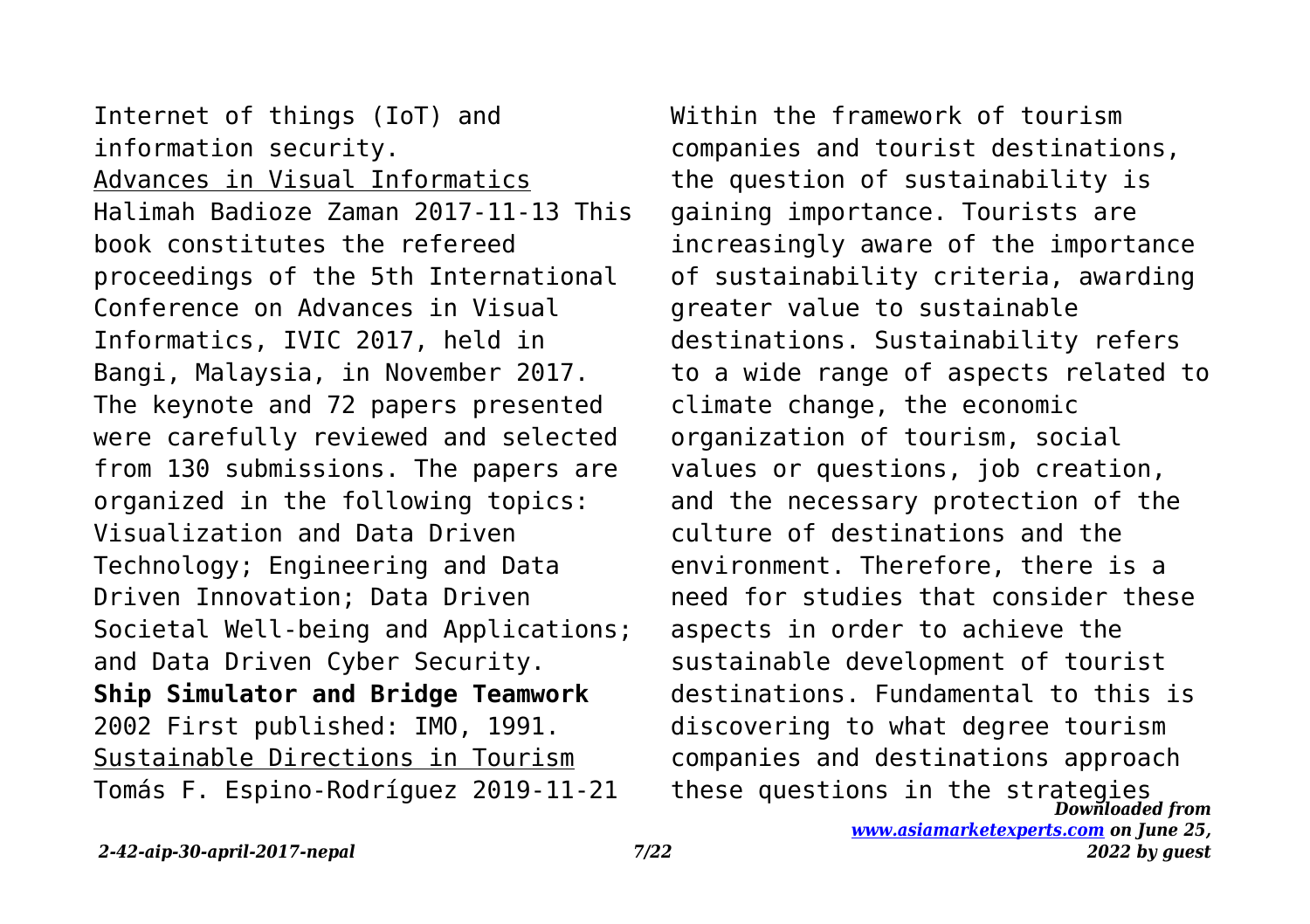they use to deal with problems stemming from their attempts to be more sustainable. Conceptual papers and empirical research on the economic, social, cultural, and environmental aspects related to tourism companies and destinations are welcome. Studies that analyze how these questions and the concept of sustainability are included in tourism companies and destinations are necessary in these modern times. This book was established for these reasons, dedicated to examining sustainability in tourism. The papers included in this Special Issue can help us to determine the new directions being addressed in the research on sustainability tourism. *Trade Multilateralism in the Twenty-First Century* Alexei Kireyev 2017-12-14 Trade multilateralism in

*Downloaded from* the twenty-first-century century faces a serious test as weakness in the global economy and fast-paced technological changes create a challenging environment for world trade. This book examines how an updated and robust, rules-based multilateral framework, anchored in the WTO, remains indispensable to maximizing the benefits of global economic integration and to reviving world trade. By examining recent accessions to the WTO, it reveals how the growing membership of the WTO has helped to support domestic reforms and to strengthen the rules-based framework of the WTO. It argues that the new realities of the twenty-first century require an upgrade to the architecture of the multilateral trading system. By erecting its 'upper floors' on the foundation of

*[www.asiamarketexperts.com](https://www.asiamarketexperts.com) on June 25, 2022 by guest*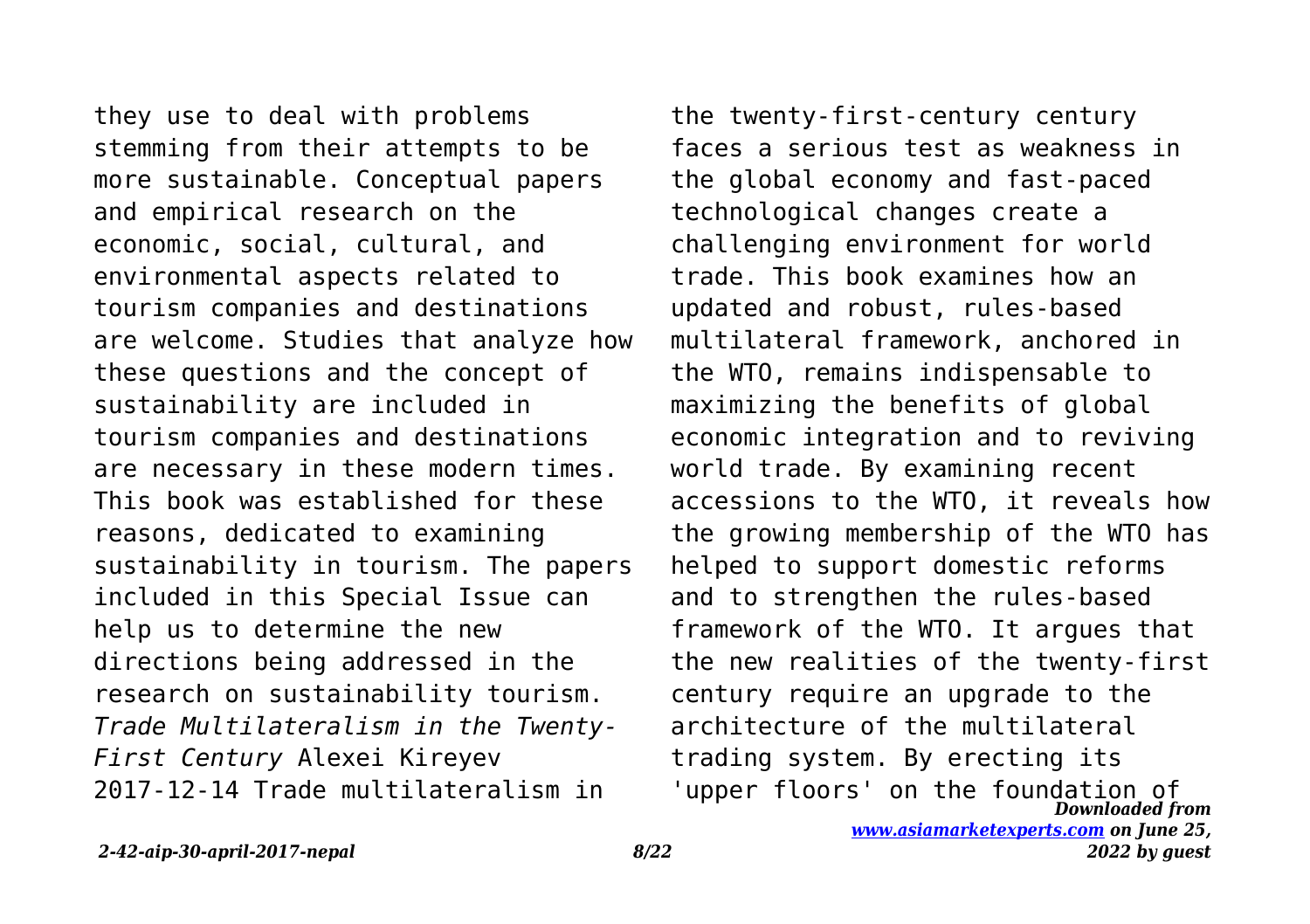existing trade rules, the WTO can continue to adapt to a fast-changing environment and to maximize the benefits brought about by its everexpanding membership.

**Evolving Narratives of Hazard and Risk** Louise Bracken 2018-02-21 This book presents a range of academic research and personal reflections on the Gorkha earthquake that struck Nepal in 2015. For the first time, perspectives from geography, disaster risk reduction, cultural heritage protection, archaeology, anthropology, social work, health and emergency response are discussed in a single volume. Contributions are included from practitioners and researchers from Nepal and Durham University in the UK, many of whom were in Nepal at the time of the earthquake. Evolving Narratives of

Hazard and Risk explores the event of the earthquake, its consequences and its impacts, to provide a holistic and multi-perspective understanding of this special hazard and its significant ramifications for social, political, economic and cultural aspects of life in Nepal. The book highlights how these multiple perspectives are needed to inform each other in order to develop and shape new ways of thinking and interacting with environmental hazards. This collection of works will be of interest to students and academics of Environment Studies, Human Geography and Environmental Policy, and will be of particular relevance to those involved in risk research and managing risk and hazard events.

*Downloaded from [www.asiamarketexperts.com](https://www.asiamarketexperts.com) on June 25, 2022 by guest* **A World Trade Organization for the**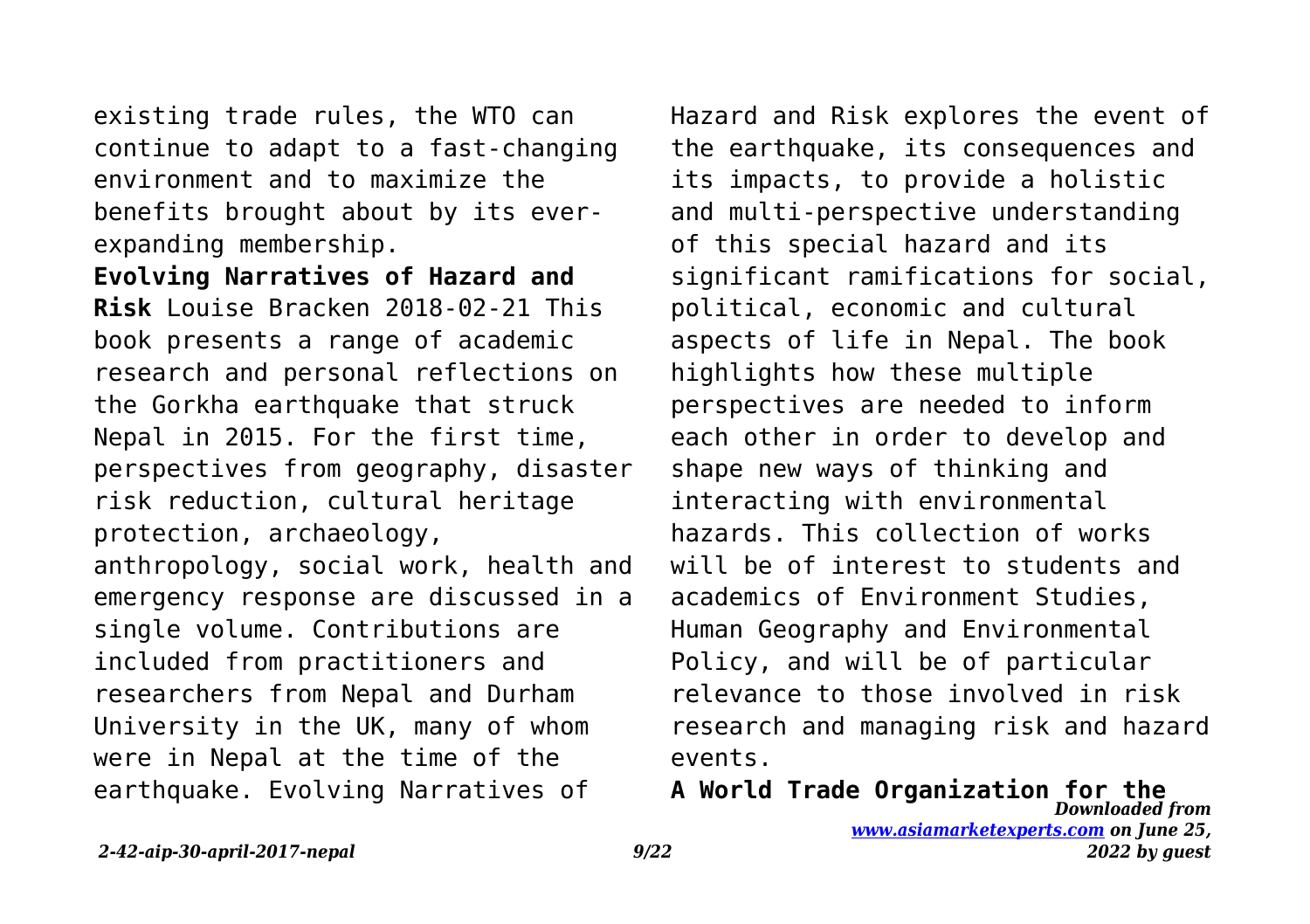**21st Century** Richard Baldwin 2014-11-28 ø Policy makers will benefit from the expert knowledge and policy lessons presented in this book, and development economists and researchers will profit from its critical examination of the world trading system. Undergraduate and postgraduate studen *Handbook of Parenting and Child Development Across the Lifespan* Matthew R. Sanders 2018-12-06 This handbook presents the latest theories and findings on parenting, from the evolving roles and tasks of childrearing to insights from neuroscience, prevention science, and genetics. Chapters explore the various processes through which parents influence the lives of their children, as well as the effects of parenting on specific areas of child

*Downloaded from* development, such as language, communication, cognition, emotion, sibling and peer relationships, schooling, and health. Chapters also explore the determinants of parenting, including consideration of biological factors, parental selfregulation and mental health, cultural and religious factors, and stressful and complex social conditions such as poverty, workrelated separation, and divorce. In addition, the handbook provides evidence supporting the implementation of parenting programs such as prevention/early intervention and treatments for established issues. The handbook addresses the complementary role of universal and targeted parenting programs, the economic benefits of investment in parenting programs, and concludes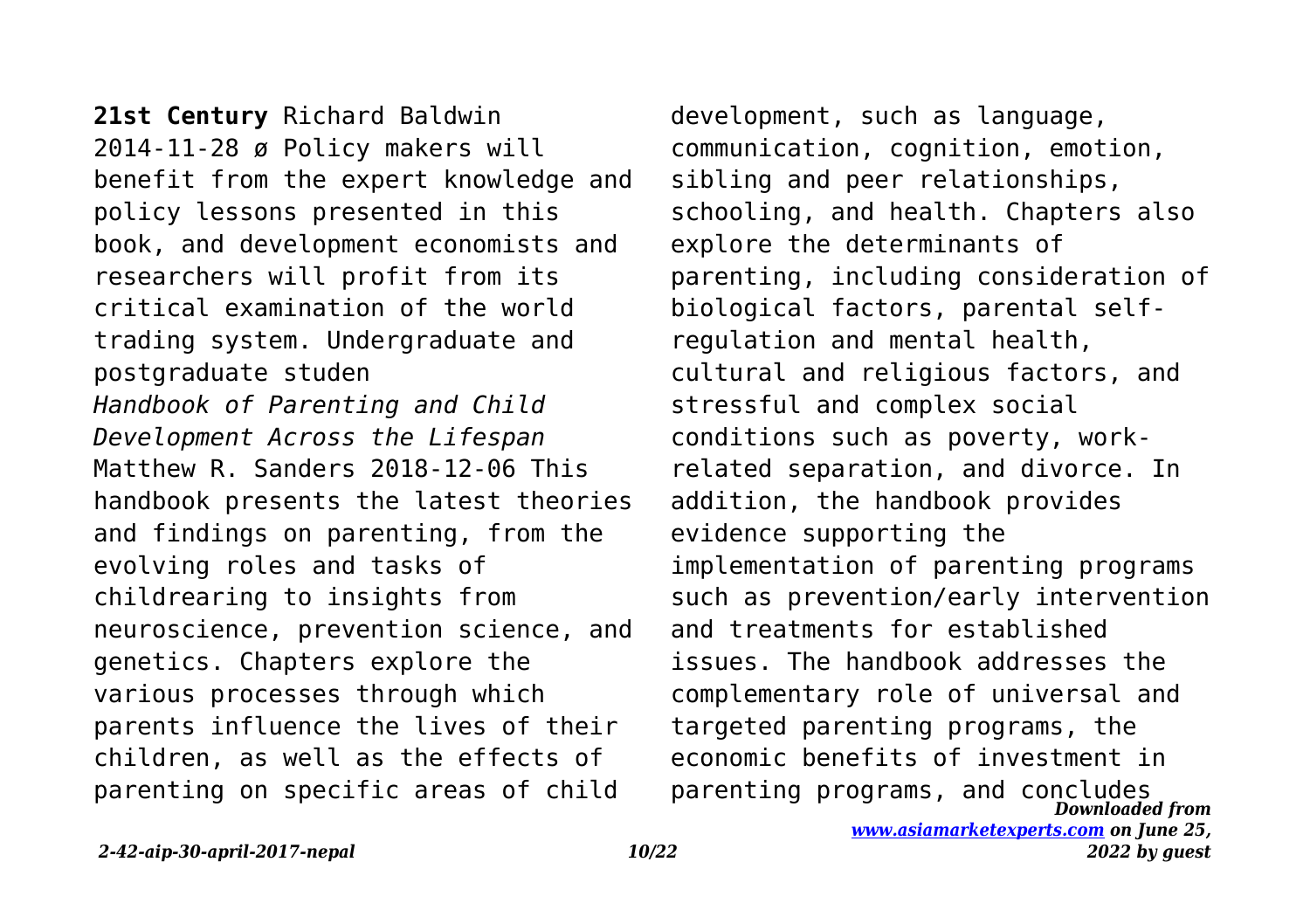with future directions for research and practice. Topics featured in the Handbook include: · The role of fathers in supporting children's development. · Developmental disabilities and their effect on parenting and child development. · Child characteristics and their reciprocal effects on parenting. · Long-distance parenting and its impact on families.  $\cdot$  The shifting dynamic of parenting and adult-child relationships. · The effects of trauma, such as natural disasters, war exposure, and forced displacement on parenting. The Handbook of Parenting and Child Development Across the Lifespan is an essential reference for researchers, graduate students, clinicians, and therapists and professionals in clinical child and school psychology, social work,

pediatrics, developmental psychology, family studies, child and adolescent psychiatry, and special education. **Diabetes & women's health across the**

## **life stages**

*Downloaded from* Health in the 21st Century 2019 This report explores how data and digital technology can help achieve policy objectives and drive positive transformation in the health sector while managing new risks such as privacy, equity and implementation costs. It examines the following topics: improving service delivery models; empowering people to take an active role in their health and their care; improving public health; managing biomedical technologies; enabling better collaboration across borders; and improving health system governance and stewardship. It also examines how health workforces should

*[www.asiamarketexperts.com](https://www.asiamarketexperts.com) on June 25, 2022 by guest*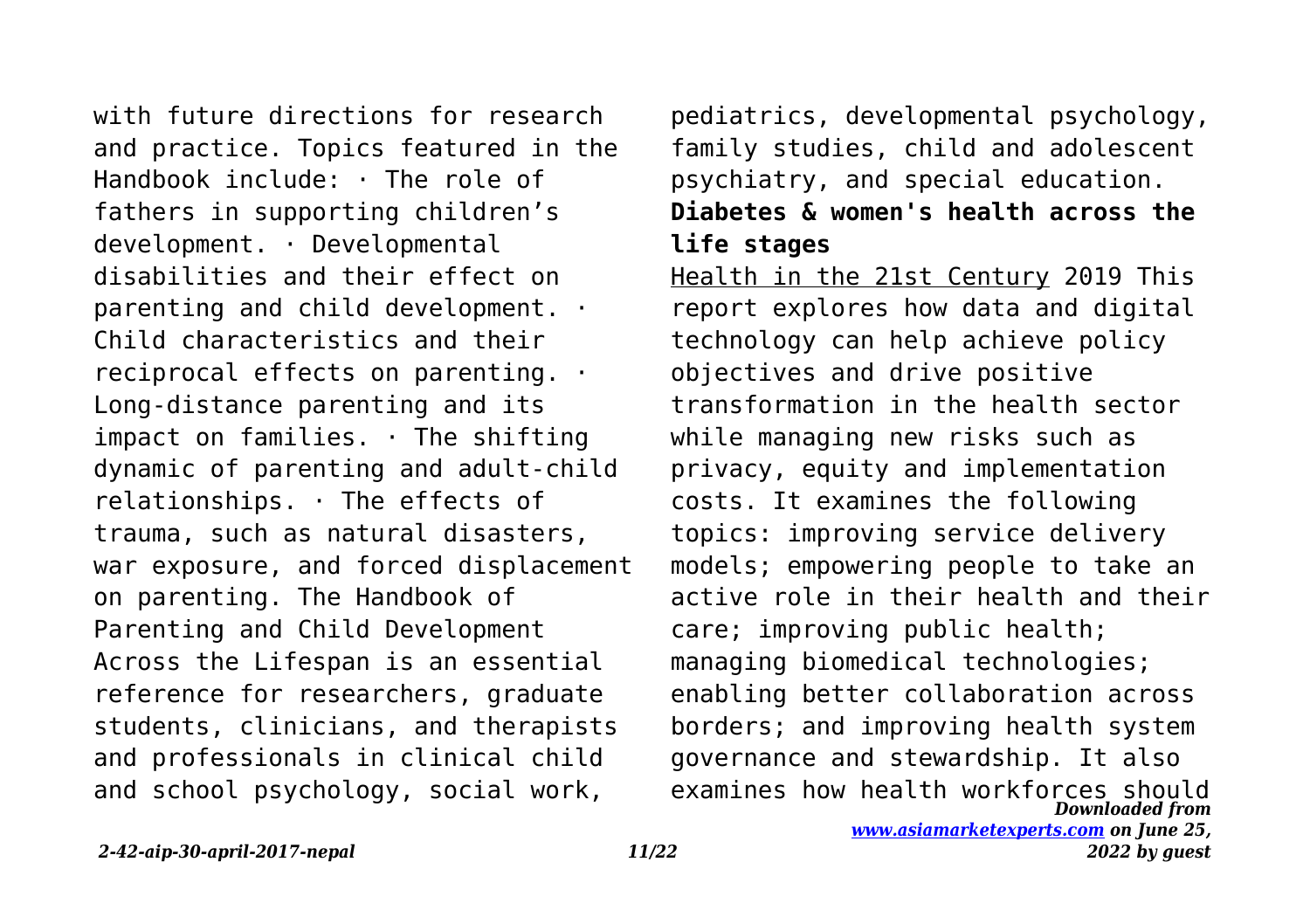be equipped to make the most of digital technology. The report contains findings from surveys of OECD countries and shares a range of examples that illustrate the potential benefits as well as challenges of the digital transformation in the health sector. Findings and recommendations are relevant for policymakers, health care providers, payers, industry as well as patients, citizens and civil society.

**Fostering Integrity in Research** National Academies of Sciences, Engineering, and Medicine 2018-01-13 The integrity of knowledge that emerges from research is based on individual and collective adherence to core values of objectivity, honesty, openness, fairness, accountability, and stewardship.

*Downloaded from* Integrity in science means that the organizations in which research is conducted encourage those involved to exemplify these values in every step of the research process. Understanding the dynamics that support â€" or distort â€" practices that uphold the integrity of research by all participants ensures that the research enterprise advances knowledge. The 1992 report Responsible Science: Ensuring the Integrity of the Research Process evaluated issues related to scientific responsibility and the conduct of research. It provided a valuable service in describing and analyzing a very complicated set of issues, and has served as a crucial basis for thinking about research integrity for more than two decades. However, as experience has

*[www.asiamarketexperts.com](https://www.asiamarketexperts.com) on June 25, 2022 by guest*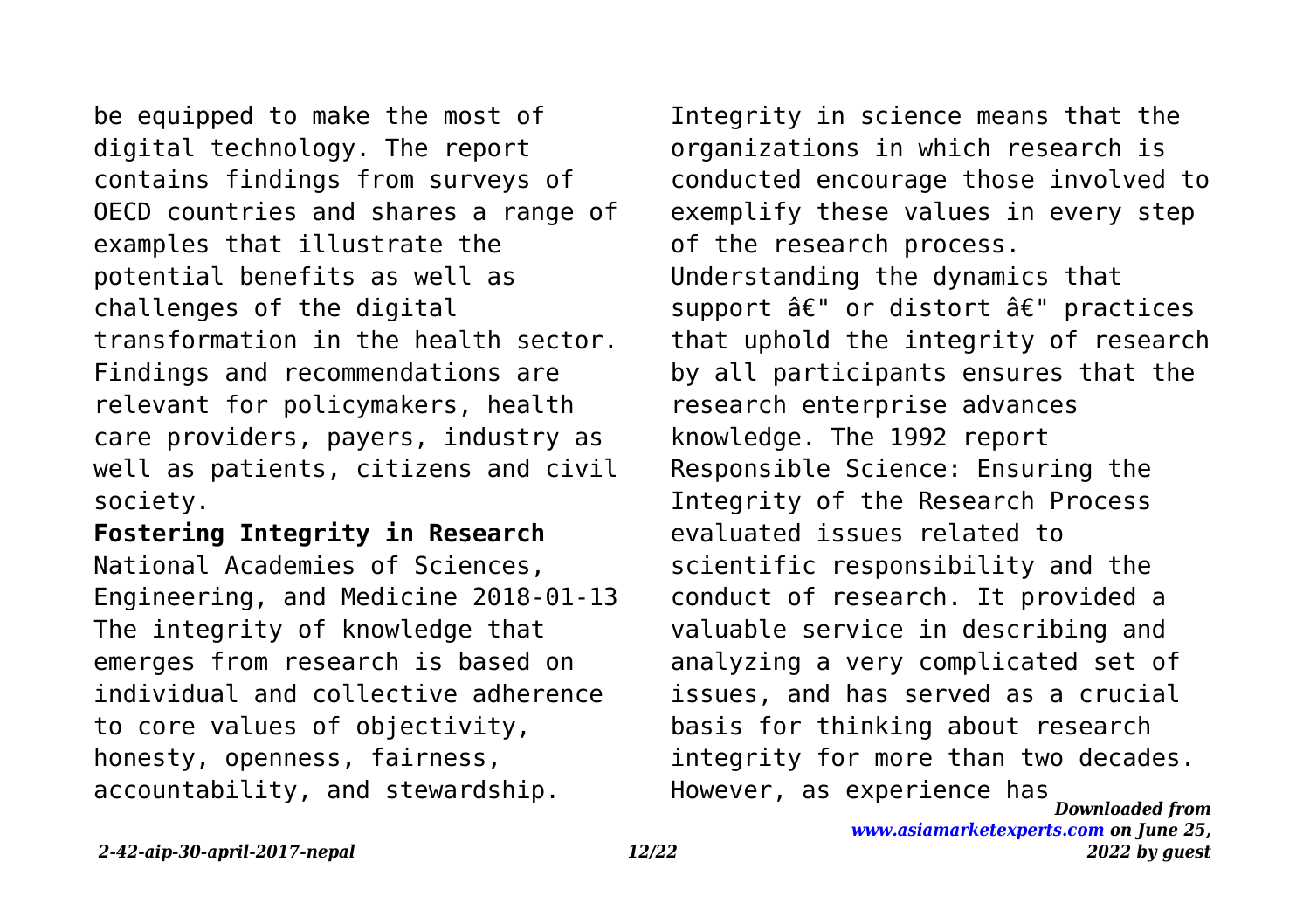accumulated with various forms of research misconduct, detrimental research practices, and other forms of misconduct, as subsequent empirical research has revealed more about the nature of scientific misconduct, and because technological and social changes have altered the environment in which science is conducted, it is clear that the framework established more than two decades ago needs to be updated. Responsible Science served as a valuable benchmark to set the context for this most recent analysis and to help guide the committee's thought process. Fostering Integrity in Research identifies best practices in research and recommends practical options for discouraging and addressing research misconduct and detrimental research practices.

*Downloaded from* **What a Waste 2.0** Silpa Kaza 2018-12-06 Solid waste management affects every person in the world. By 2050, the world is expected to increase waste generation by 70 percent, from 2.01 billion tonnes of waste in 2016 to 3.40 billion tonnes of waste annually. Individuals and governments make decisions about consumption and waste management that affect the daily health, productivity, and cleanliness of communities. Poorly managed waste is contaminating the world's oceans, clogging drains and causing flooding, transmitting diseases, increasing respiratory problems, harming animals that consume waste unknowingly, and affecting economic development. Unmanaged and improperly managed waste from decades of economic growth requires urgent action at all levels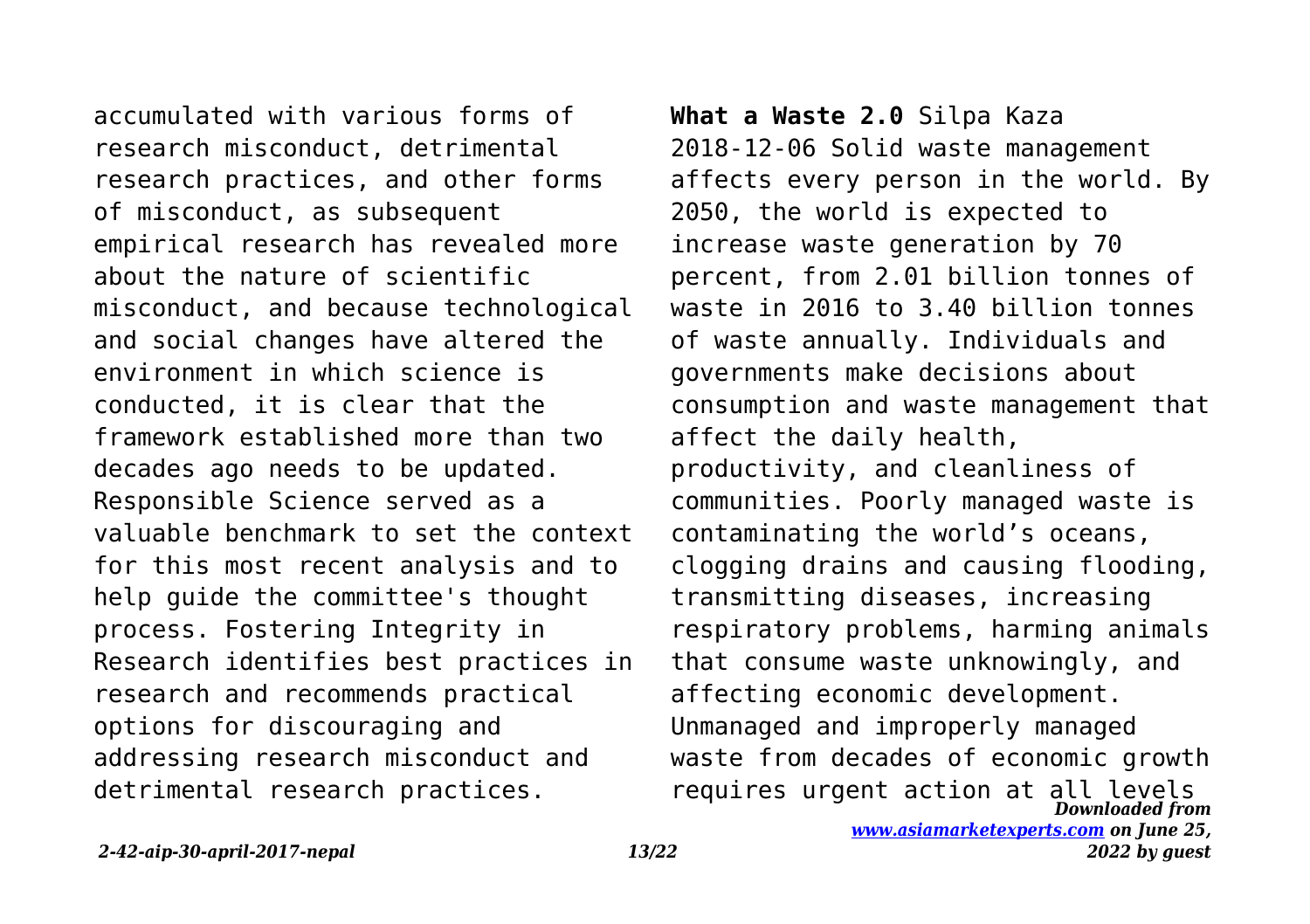of society. What a Waste 2.0: A Global Snapshot of Solid Waste Management to 2050 aggregates extensive solid aste data at the national and urban levels. It estimates and projects waste generation to 2030 and 2050. Beyond the core data metrics from waste generation to disposal, the report provides information on waste management costs, revenues, and tariffs; special wastes; regulations; public communication; administrative and operational models; and the informal sector. Solid waste management accounts for approximately 20 percent of municipal budgets in low-income countries and 10 percent of municipal budgets in middle-income countries, on average. Waste management is often under the jurisdiction of local authorities

*Downloaded from* establish efficient routes, setfacing competing priorities and limited resources and capacities in planning, contract management, and operational monitoring. These factors make sustainable waste management a complicated proposition; most lowand middle-income countries, and their respective cities, are struggling to address these challenges. Waste management data are critical to creating policy and planning for local contexts. Understanding how much waste is generated—especially with rapid urbanization and population growth—as well as the types of waste generated helps local governments to select appropriate management methods and plan for future demand. It allows governments to design a system with a suitable number of vehicles,

*2-42-aip-30-april-2017-nepal 14/22*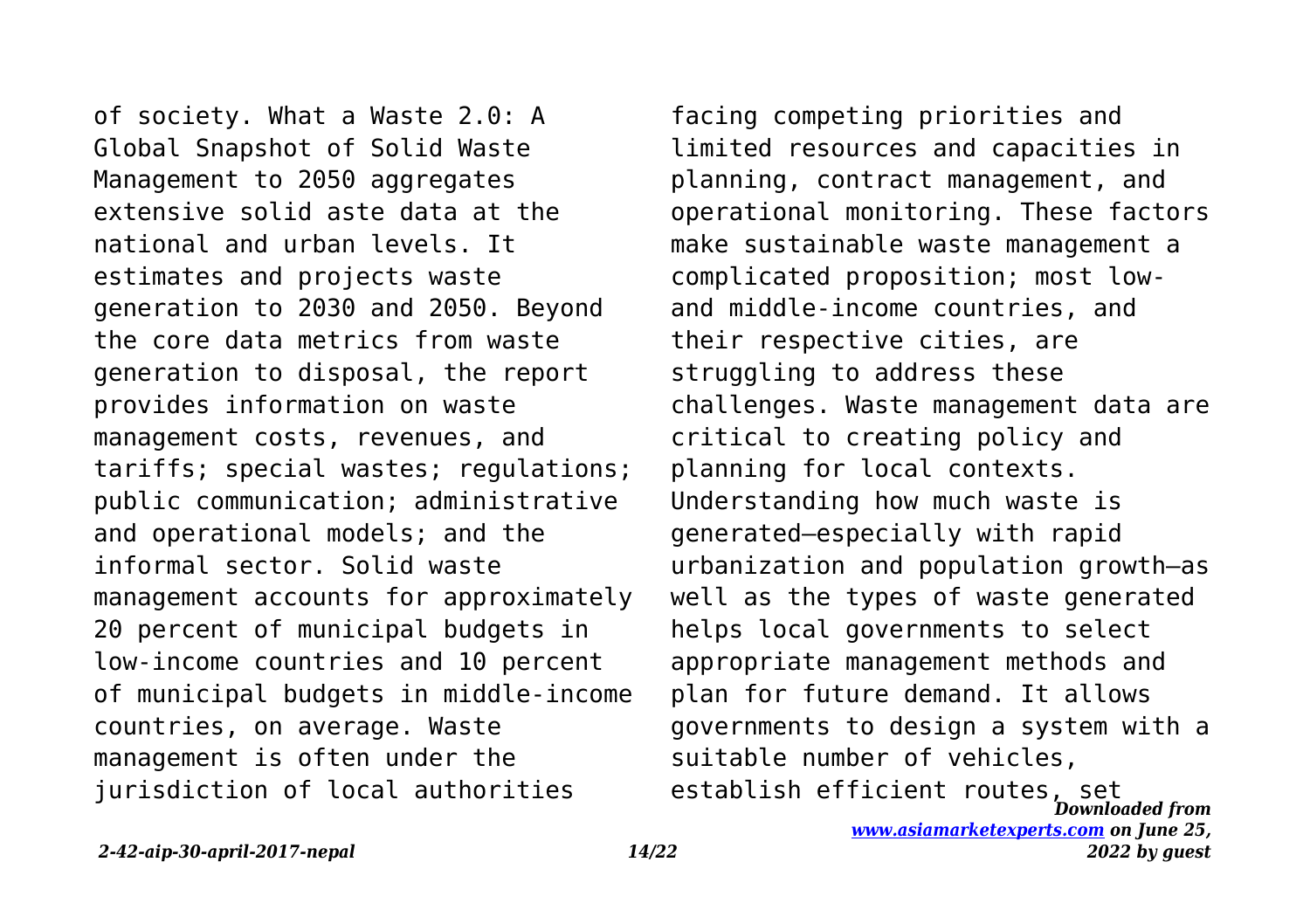targets for diversion of waste, track progress, and adapt as consumption patterns change. With accurate data, governments can realistically allocate resources, assess relevant technologies, and consider strategic partners for service provision, such as the private sector or nongovernmental organizations. What a Waste 2.0: A Global Snapshot of Solid Waste Management to 2050 provides the most up-to-date information available to empower citizens and governments around the world to effectively address the pressing global crisis of waste. Additional information is available at

http://www.worldbank.org/what-a-waste

*Policy Coherence for Sustainable Development 2017 Eradicating Poverty and Promoting Prosperity* OECD

2017-05-29 With the adoption of the 2030 Agenda for Sustainable Development, all nations committed to a set of universal, integrated and transformational goals and targets, the Sustainable Development Goals (SDGs). Translating the new vision of the SDGs into action is a major challenge.

*Downloaded from* **Evolutionary Computing and Mobile Sustainable Networks** V. Suma 2021-08-02 This book features selected research papers presented at the International Conference on Evolutionary Computing and Mobile Sustainable Networks (ICECMSN 2020), held at the Sir M. Visvesvaraya Institute of Technology on 20–21 February 2020. Discussing advances in evolutionary computing technologies, including swarm intelligence algorithms and other evolutionary

.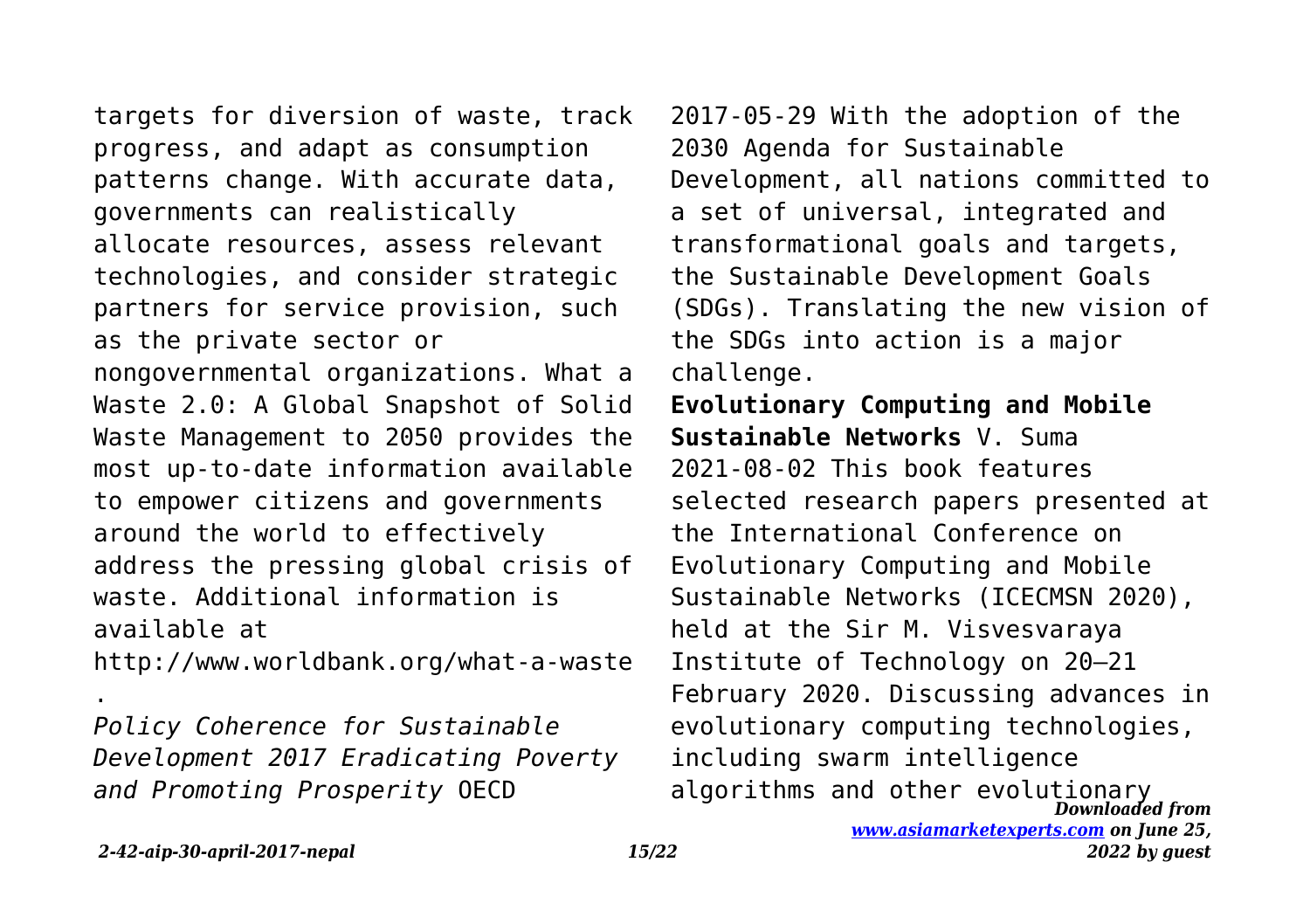algorithm paradigms which are emerging as widely accepted descriptors for mobile sustainable networks virtualization, optimization and automation, this book is a valuable resource for researchers in the field of evolutionary computing and mobile sustainable networks. Decommissioning of Particle Accelerators International Atomic Energy Agency 2020-10-12 This publication presents information on experience and lessons learned from implementation of decommissioning projects for particle accelerators. Based on this information, and highlighting typical issues and concerns, the publication provides practical guidance for all those having a role in this process. The publication is written for operators of accelerator facilities,

particularly those facilities approaching the decommissioning stage, or operators maintaining a facility in a deferred dismantling state, as well as for regulators, waste managers, decision makers at government level, local authorities, decommissioning contractors and designers of accelerators. It is anticipated that lessons learned and described in this publication will contribute to decommissioning planning during the design stage of new facilities, hence minimizing the generation of radioactive waste without compromising structural characteristics and the effectiveness of the construction.

*Downloaded from [www.asiamarketexperts.com](https://www.asiamarketexperts.com) on June 25,* **Last Minute Secret Santa Gift Idea** Secret Santa Rude Press 2019-11-27 Funny Christmas Themed Notebook and Journal This is a Journal, Planner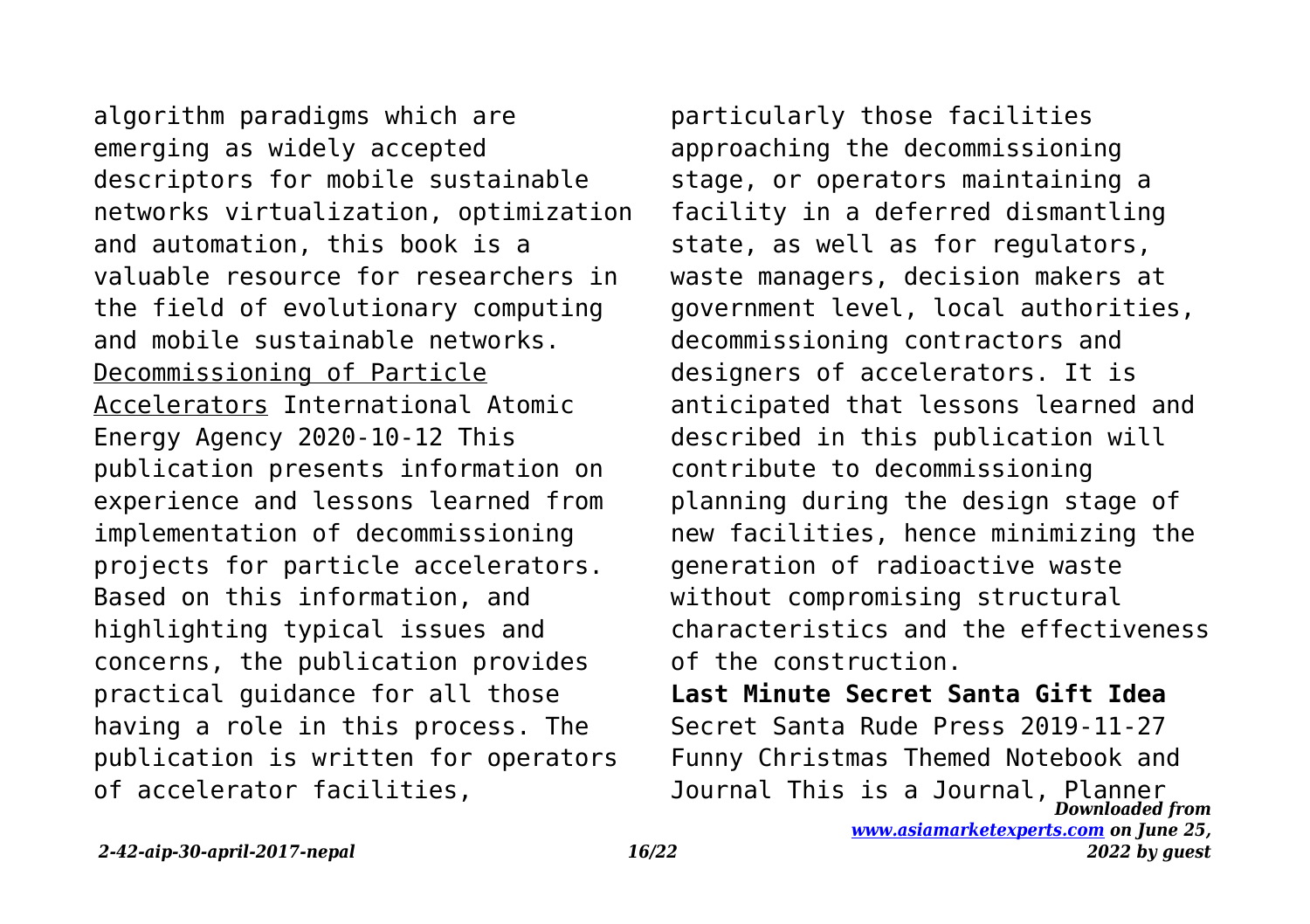and Notebook For Your Best Ideas daily, weekly or as often as you wish. There is plenty of space to write as much as you want, whenever you want. Start jotting down your ideas, big and small, and make your goals and dreams come true. If you want to increase the positive effects, get a copy for a friend and share to inspire each other. Small lined daily diary / journal / notebook to write in, to record your daily gratitude list, creative writing, for creating lists, for scheduling, organizing and recording your thoughts. Makes an excellent gift idea for birthdays, Christmas, sober anniversary birthdays, coworkers or any special occasion. Perfectly sized at 6" x 9" 100 page Softcover bookbinding Fits in your bag Flexible Paperback

*Downloaded from* **Communication for Teachers** Joseph L. Chesebro 2002 This book provides a synthesis of important research on communication instruction and builds on that by discussing how beginning teachers can apply the information to their own teaching. With eleven chapters written or co-written by some of the most prolific instructional communication researchers, this book provides diverse viewpoints and perspectives on a wide range of topics that impact teachers' communication with students in a classroom setting. For beginning teachers at all grade levels. *Guidance on the Implementation of Article 83 Bis of the Convention on International Civil Aviation* 2003 **Progress in Advanced Computing and Intelligent Engineering** Chhabi Rani Panigrahi 2020-10-29 This book

*[www.asiamarketexperts.com](https://www.asiamarketexperts.com) on June 25,*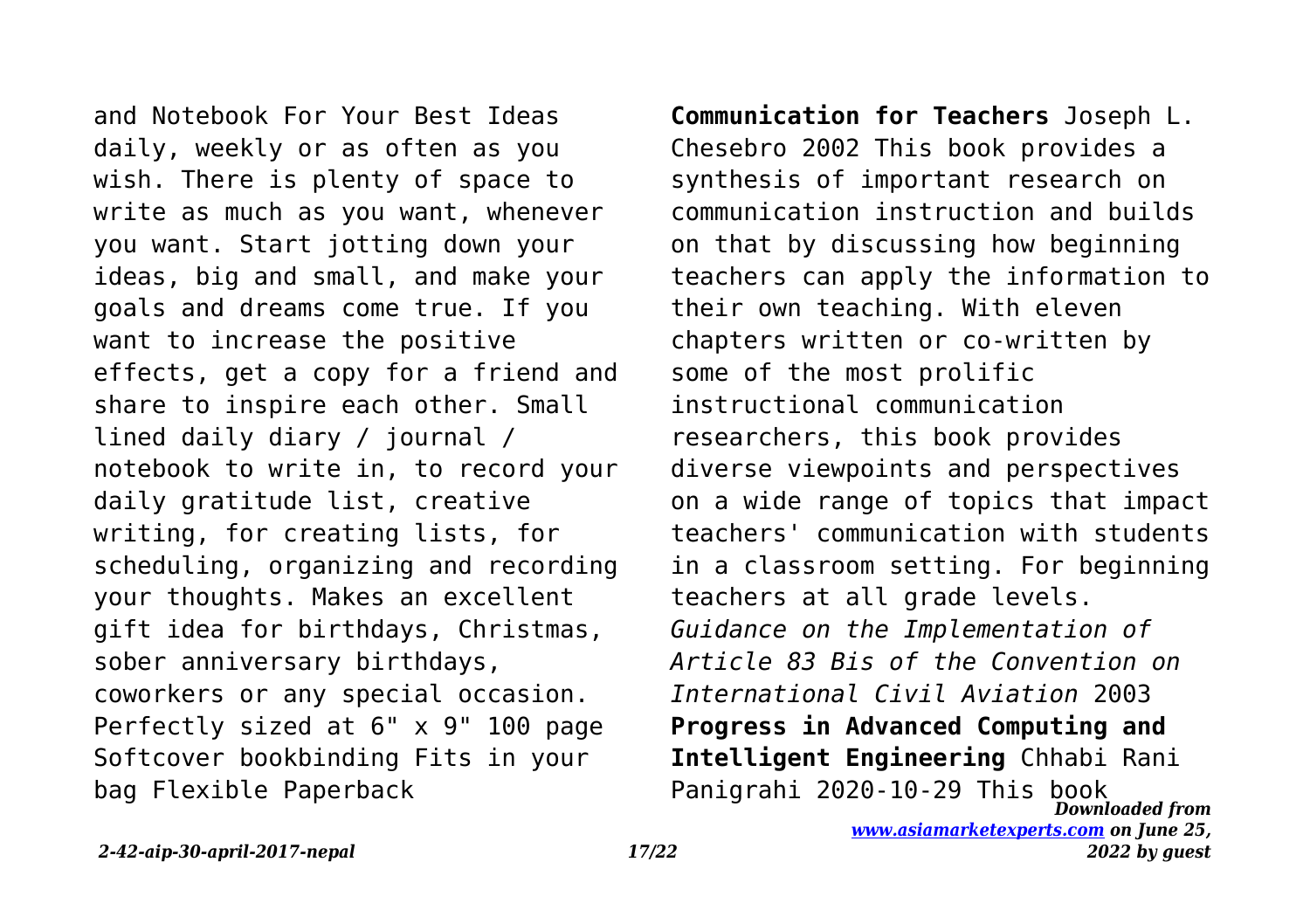features high-quality research papers presented at the 4th International Conference on Advanced Computing and Intelligent Engineering (ICACIE 2019), Department of Computer Science, Rama Devi Women's University, Bhubaneswar, Odisha, India. It includes sections describing technical advances and contemporary research in the fields of advanced computing and intelligent engineering, which are based on the presented articles. Intended for postgraduate students and researchers working in the discipline of computer science and engineering, the book also appeals to researchers in the domain of electronics as it covers hardware technologies and future communication technologies. **Safety Oversight Manual** International

Civil Aviation Organization 2011

**U.S. International Trade in Goods and Services**

*Downloaded from* **An Integrative Taxonomic Review of the South Asian Microhylid Genus Uperodon** Sonali Garg 2018 *Best Practices Handbook for the Collection and Use of Solar Resource Data for Solar Energy Applications* Manajit Sengupta 2021 **Telecommunications Regulation Handbook** Hank Intven 2000 The World Bank Group A to Z 2016 World Bank Group 2015-10-02 The World Bank Group A to Z provides the most concise and essential information about the mission, policies, procedures, products, and services of the new World Bank Group. This second edition is a follow-up to the first volume released for the 2014 Annual Meetings. The World Bank Group A to Z series builds on previous editions of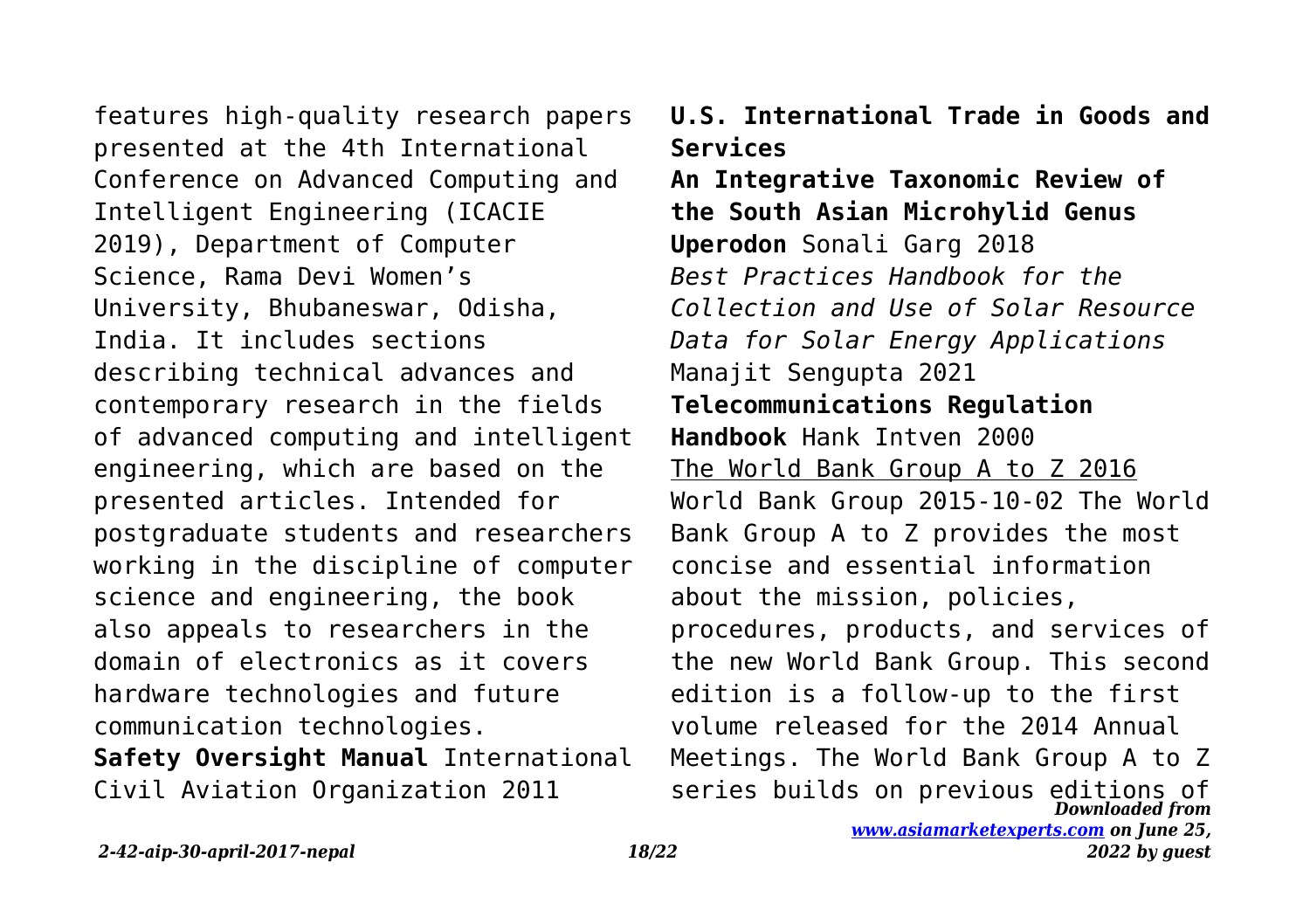A Guide to the World Bank to include features not found in its predecessors including: a graphical introduction to the World Bank Group, highlighting the Bank Group's goals, financials, regions, and results; examples and photos of Bank Group projects and programs; and tools to guide you to the information you are looking for (even if you don't know exactly what that is). It also reflects the wide-ranging reforms that have taken place within the World Bank Group in recent years, including the launch of the new World Bank Group Strategy; new approaches to development; the establishment of new Global Practice Groups and Cross Cutting Solutions Areas; and the goal of becoming a "Solutions Bank," one that will marshal the vast reserves of evidence and experiential

knowledge across the five World Bank Group agencies and apply them to local problems. With more than 280 entries arranged in encyclopedic Ato-Z format, readers can easily find up-to-date information about the five agencies of the World Bank Group and the wide range of areas in which they work: from agriculture, education, energy, health, social protection and labor to gender, jobs, conflict, private sector development, trade, water and climate change. The World Bank Group's work in all of these areas now focuses on two new twin goals: eliminating extreme poverty by 2030 and boosting shared prosperity of the poorest 40 percent in every developing country.

*Downloaded from [www.asiamarketexperts.com](https://www.asiamarketexperts.com) on June 25,* **Tortoises and Freshwater Turtles** IUCN/SSC Tortoise and Freshwater Turtle Specialist Group 1989-01-01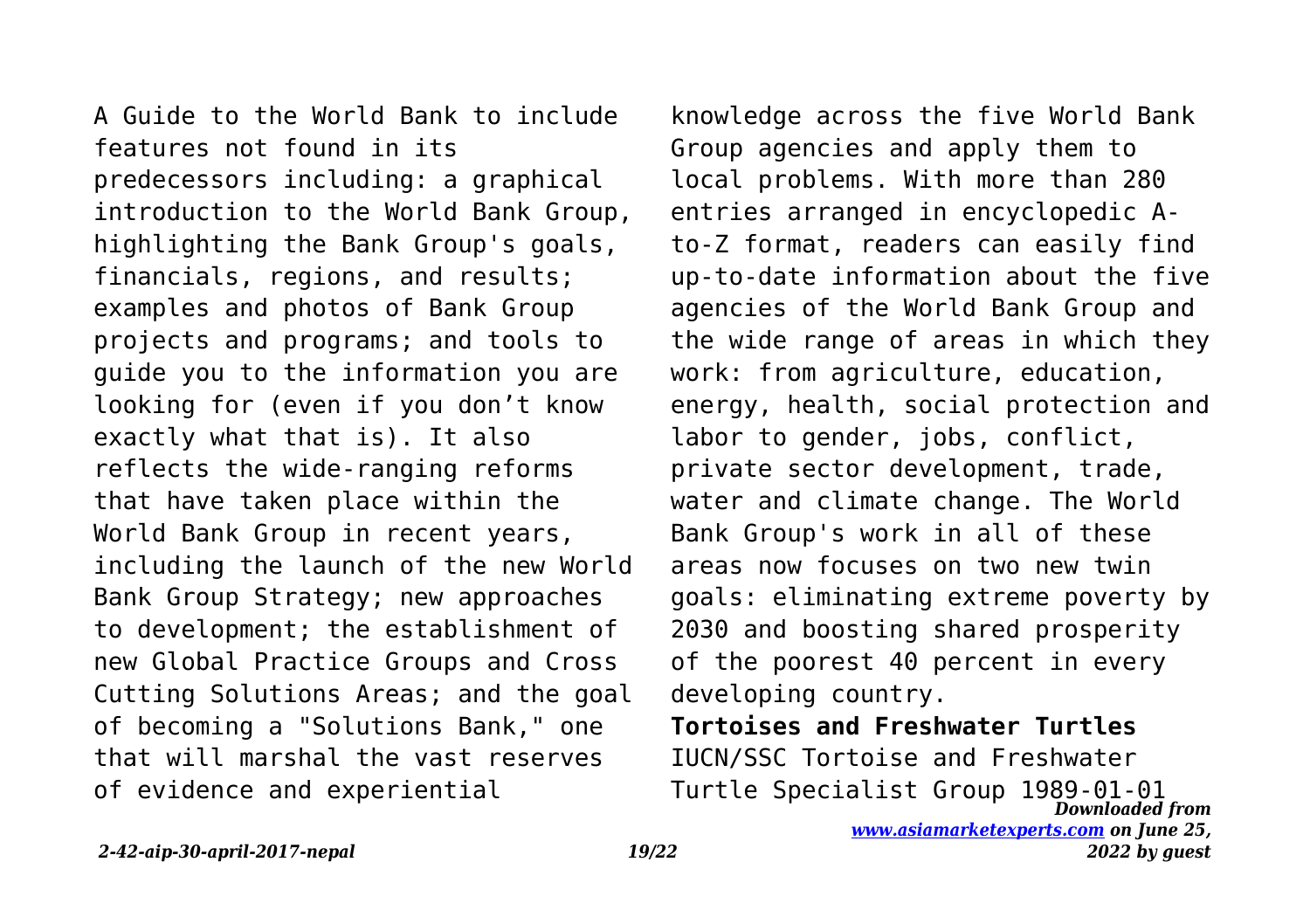*ICAO's Policies on Charges for Airports and Air Navigation Services* International Civil Aviation Organization 2009 ICAO States Today Organisation de l'aviation civile internationale 2019 **Overcoming Environmental Risks to Achieve Sustainable Development Goals** Tamie Nakajima Congenital Anomalies Stefania Tudorache 2018-05-02 Nowadays, nobody can imagine practicing obstetrics without using obstetrical ultrasound. Working in the prenatal diagnosis field requires dedication, patience, skills, experience, caution, and empathy. The concept of this book was guided by the desire to provide some help to the ultrasound operators. On a daily basis, they are confronted with the challenging task of ruling out or suspecting/confirming the

diagnosis of fetal anomalies, either structural or chromosomal. The chapters of this book contain objective and exhaustive updated reviews of the pertinent literature, so that the reader would have a wide reference basis on each subject. Yet, many authors scan the fetus themselves or are directly involved with managing pregnancies with structural malformations or chromosomal anomalies. They kindly shared their personal experience and lessons learned over the years. This book is beneficial for all the professionals working in the prenatal diagnosis.

*Downloaded from Plant Resources of South-East Asia* R. H. Lemmens 2000 "Program summarizes information on 2900 timbers-yielding species and has been extended with a search facility for wood properties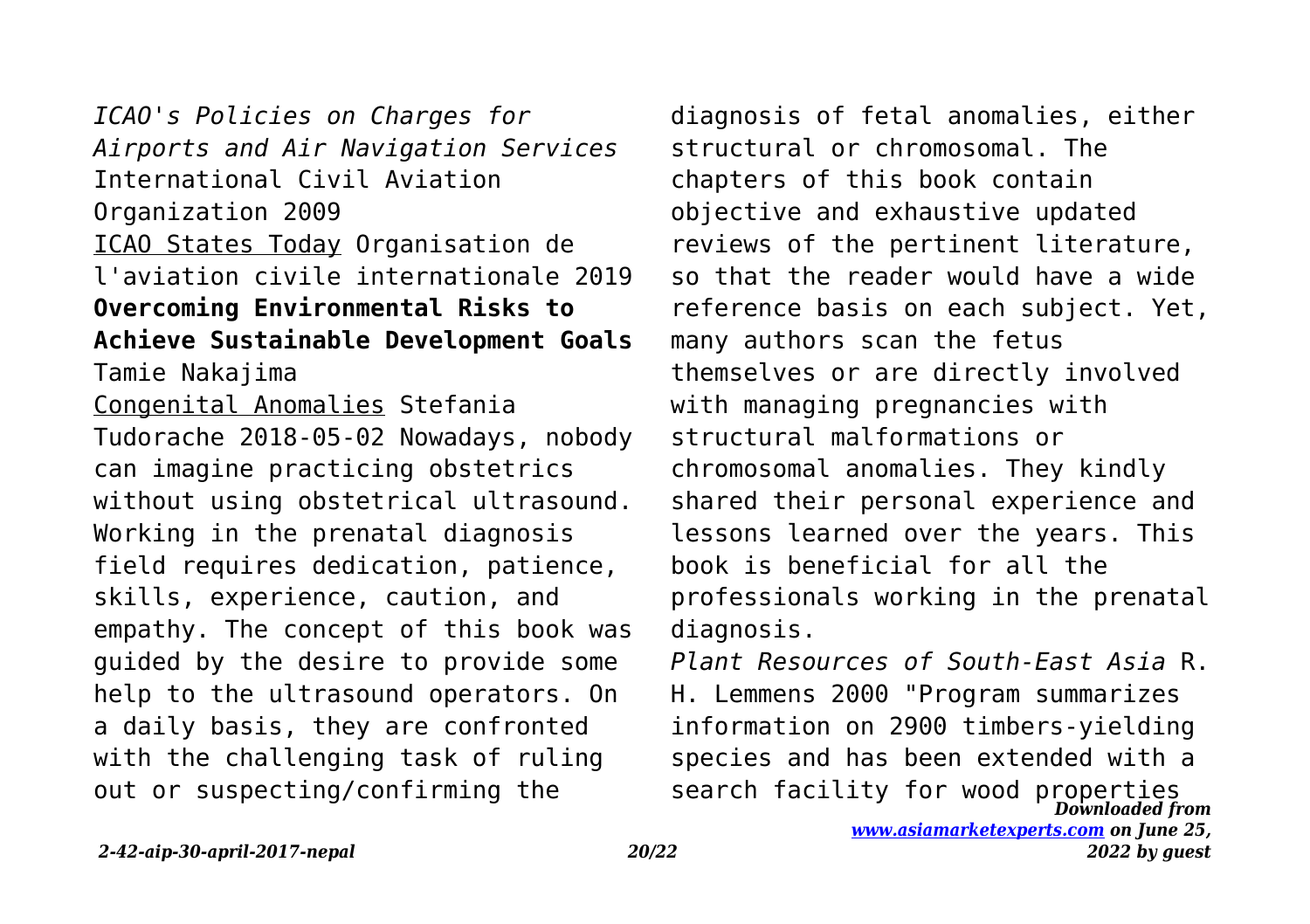and an interactive wood-anatomy identification system".

*Key Indicators for Asia and the Pacific 2020* Asian Development Bank 2020-09-01 The Key Indicators for Asia and the Pacific 2020, the 51st edition of this series, includes the latest available economic, financial, social, and environmental indicators for the 49 regional members of the Asian Development Bank. It presents the latest key statistics on development issues concerning the economies of Asia and the Pacific to a wide audience, including policy makers, development practitioners, government officials, researchers, students, and the general public. Part I of this issue presents the current status of economies of Asia and the Pacific with respect to the Sustainable Development Goals based

*Downloaded from* on selected indicators from the global indicator framework. Part II comprises statistical indicators that capture economic, financial, social, and environmental developments. Part III presents key statistics and stylized facts on the phenomenon of global value chains. **Renewable Energy** Mansour Al Qubeissi 2020-09-09 The demand for secure, affordable and clean energy is a priority call to humanity. Challenges associated with conventional energy resources, such as depletion of fossil fuels, high costs and associated greenhouse gas emissions, have stimulated interests in renewable energy resources. For instance, there have been clear gaps and rushed thoughts about replacing fossil-fuel driven engines with electric vehicles without long-term